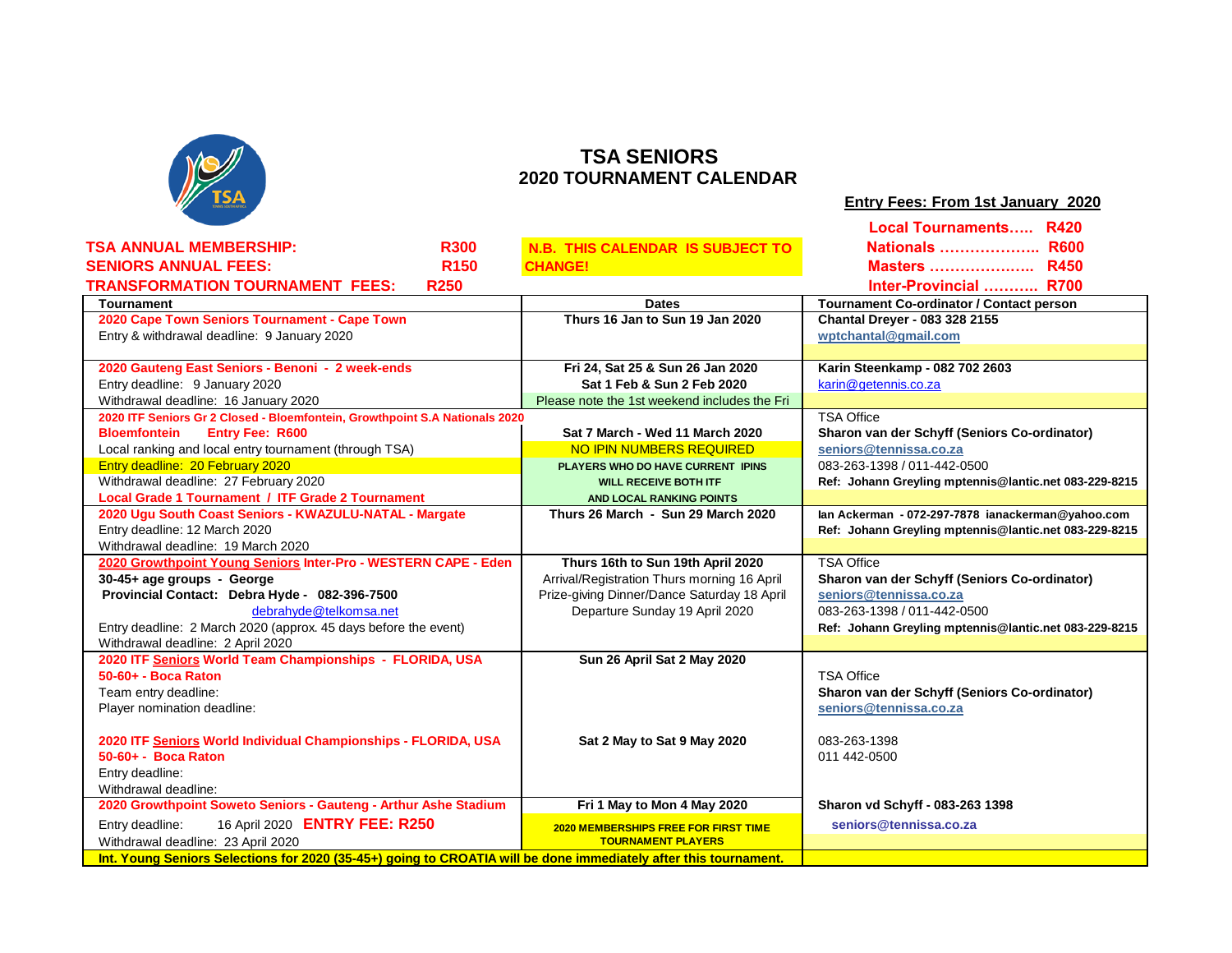

## **SENIORS DIVISION 2020 TOURNAMENT CALENDAR**

| <b>Tournament</b>                                                                                           | <b>Dates</b>                                    | <b>Tournament Co-ordinator / Contact person</b>       |
|-------------------------------------------------------------------------------------------------------------|-------------------------------------------------|-------------------------------------------------------|
| 2020 Growthpoint Super-Seniors Inter-Pro - GAUTENG - Tshwane                                                | Thurs 21 May to Sun 24 May 2020                 | <b>TSA Office</b>                                     |
| 65-75+ age groups - Pretoria                                                                                | Arrival/Registration Thurs morning 21 May       | Sharon van der Schyff (Seniors Co-ordinator)          |
| <b>Provincial Contact:</b><br>Ed Murray - 061-007-2655                                                      | Prize-giving Dinner Sat 23 May 2020             | seniors@tennissa.co.za                                |
| edsuptennis@gmail.com                                                                                       | Departure Sun 24 May 2020                       | 083-263-1398 / 011-442-0500                           |
| Entry deadline: 9 April 2020 (45 days before the event)                                                     |                                                 | Ref: Johann Greyling mptennis@lantic.net 083-229-8215 |
| Withdrawal deadline: 7 May 2020                                                                             |                                                 |                                                       |
| 2020 Eastern Cape Seniors - Port Elizabeth                                                                  | Fri 29 May to Mon 1 June 2020                   | Dave Emslie - 071-887-7896 dave@mbat.biz              |
| Entry deadline: 14 May 2020                                                                                 |                                                 | Ref:                                                  |
| Withdrawal deadline: 21 May 2020                                                                            | Please note that Mon 1 June is a public holiday |                                                       |
| 2020 Gauteng North Seniors - Pretoria - Tuks (Univ of Pretoria)                                             | Fri 12 June to Tues 16 June 2020                | Ed Murray - 061-007-2655 edsuptennis@gmail.com        |
| Entry deadline:<br>28 May 2020                                                                              | Please note 16 June is a public holiday         | Ref:                                                  |
| Withdrawal deadline: 4 June 2020                                                                            |                                                 | Ref: Johann Greyling mptennis@lantic.net 083-229-8215 |
| Int. Super Seniors Selections for 2020 (65-85+) going to SPAIN will be done straight after this tournament. |                                                 |                                                       |
| 2020 Mpumalanga Seniors - MPUMALANGA - Nelspruit                                                            | Thurs 2nd to Sunday 5 July 2020                 | Johann Greyling - 083-229-8215                        |
| Entry deadline: 18 June 2020                                                                                |                                                 | mptennis@lantic.net                                   |
| Withdrawal deadline: 25 June 2020                                                                           |                                                 | Ref: Johann Greyling mptennis@lantic.net 083-229-8215 |
| 2020 KwaZulu-Natal Seniors Tournament - KWAZULU-NATAL - Durbar                                              | Fri 7 Aug to Mon 10 August                      | Maureen Davisworth - 083-776-6895                     |
| Entry deadline: 23 July 2020                                                                                | Please note 9 & 10 Aug are public holidays.     | 031-266-6895                                          |
| Withdrawal deadline: 30 July 2020                                                                           |                                                 | davisworth@telkomsa.net                               |
|                                                                                                             |                                                 |                                                       |
| 2020 Growthpoint Seniors Inter-Pro Tournament - EASTERN CAPE                                                | Thurs 27 to Sun 30 August 2020                  | <b>TSA Office</b>                                     |
| 50-60+ age groups - Port Elizabeth                                                                          | Arrival/Registration Thurs morning 27 Aug       | Sharon van der Schyff (Seniors Co-ordinator)          |
|                                                                                                             | Prize-giving Dinner Sat 29 Aug 2020             | seniors@tennissa.co.za                                |
|                                                                                                             | Departure Sun 30 Aug 2020                       | 083-263-1398                                          |
| Entry deadline: 11 July 2019                                                                                |                                                 | 011 442-0500                                          |
| Withdrawal deadline: 8 August 2019                                                                          |                                                 | Ref: Johann Greyling mptennis@lantic.net 083-229-8215 |
| 2020 ITF Young Seniors World Team Championships - CROATIA                                                   | Sun 13 to Sat 19 September 2020                 | <b>TSA Office</b>                                     |
| $35-45+$ Umaq                                                                                               |                                                 | Sharon van der Schyff (Seniors Co-ordinator)          |
| Team entry deadline:                                                                                        |                                                 |                                                       |
| Player nomination deadline:                                                                                 |                                                 | seniors@tennissa.co.za                                |
|                                                                                                             |                                                 |                                                       |
| 2020 ITF Young Seniors World Individual Champs - CROATIA                                                    | Sat 19 to Sat 26 September 2020                 | 083-263-1398                                          |
| $35 - 45 + -$ Umag                                                                                          |                                                 | 011 442-0500                                          |
| Entry deadline:                                                                                             |                                                 |                                                       |
| Withdrawal deadline:                                                                                        |                                                 |                                                       |